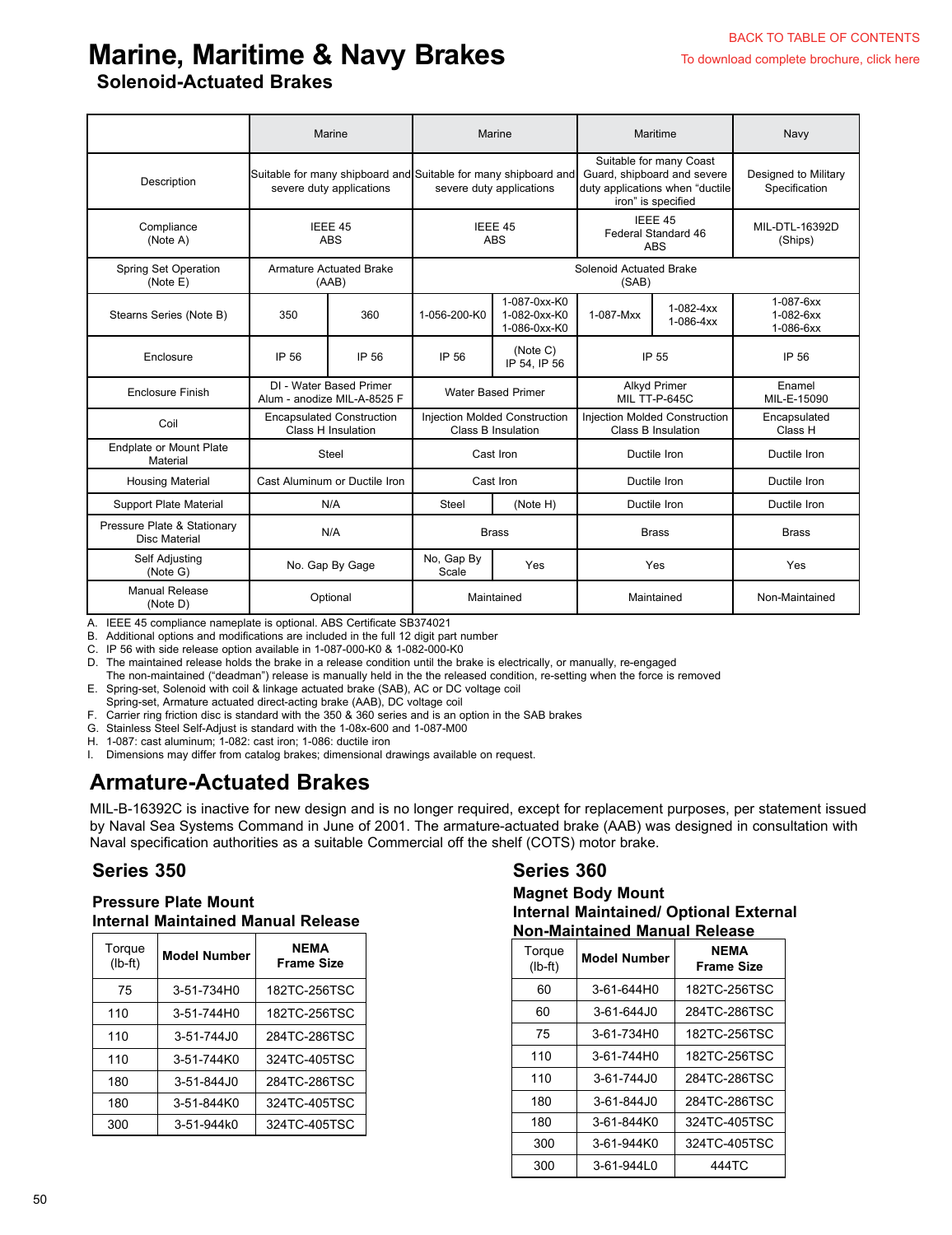# **Mining Brakes - MSHA Certified**

Stearns 1-082-3X4-06 series of electric fail-safe motor brakes are now certified for use in underground mines by the federal Mine Safety and Health Administration (MSHA).

Stearns is the only supplier of MSHA certified motor brakes.

MSHA approves and certifies products for use in underground coal and gassy mines to ensure that they do not cause a fire or explosion.

#### *Features:*

**Model No.** 

#### **Fan Guard Mounted**

**Mounting face:** 12.5" AK, 11.0" AJ (NEMA 324 and 326 TC, NEMA 364 and 365 TC, NEMA 404 and 405 TC)

**Static Torque:** 125 through 330 lb-ft

#### **Spring-Set Electrically-Released**

#### **Enclosure Material:** Cast Iron

**Manual Release Type:** Side lever, latching with automatic reset when electric power is applied to the brake coil

**Model No. Enclosure Nominal Static** 

1-082-314-06 IP56 125 *(169)* 1-082-324-06 IP56 175 *(237)* 1-082-334-06 IP56 230 *(312)* 1-082-344-06 IP56 330 *(447)*

**Torque lb-ft** *(Nm)*



**Self-Adjust Design:** Automatic adjustment for friction disc wear - to reduce maintenance

**Class H Coil Insulation**

**Thermal Cut-Out Switch**

**Electrical Connections** terminate at terminal block

**MSHA Certification Number:** 18-XPA070006-0



#### *Options:*

- **Internal Encoder**
- Internal Electric Heater
- Electrical Release Indicator **Switch**
- Carrier Ring Friction Discs



\*\* "I" DIM. APPLIES TO MAXIMUM KEYWAY SLOT LENGTH

#### **Ordering Information - specify<sup>1</sup>:**

- Model Number
- 
- Leadwire packing gland left or right (looking towards brake mounting face). Note: encoder option requires that the encoder wiring enters the brake from the opposite side of all of the other brake wiring.

1 These brakes need to be purchased from the motor manufacturer, as the required shaft length (dimension "SL" above) is not standard.

2 Refer to Stearns Catalog page 37

# • Bore & keyway<sup>2</sup>

- Voltage<sup>2</sup>
- Options

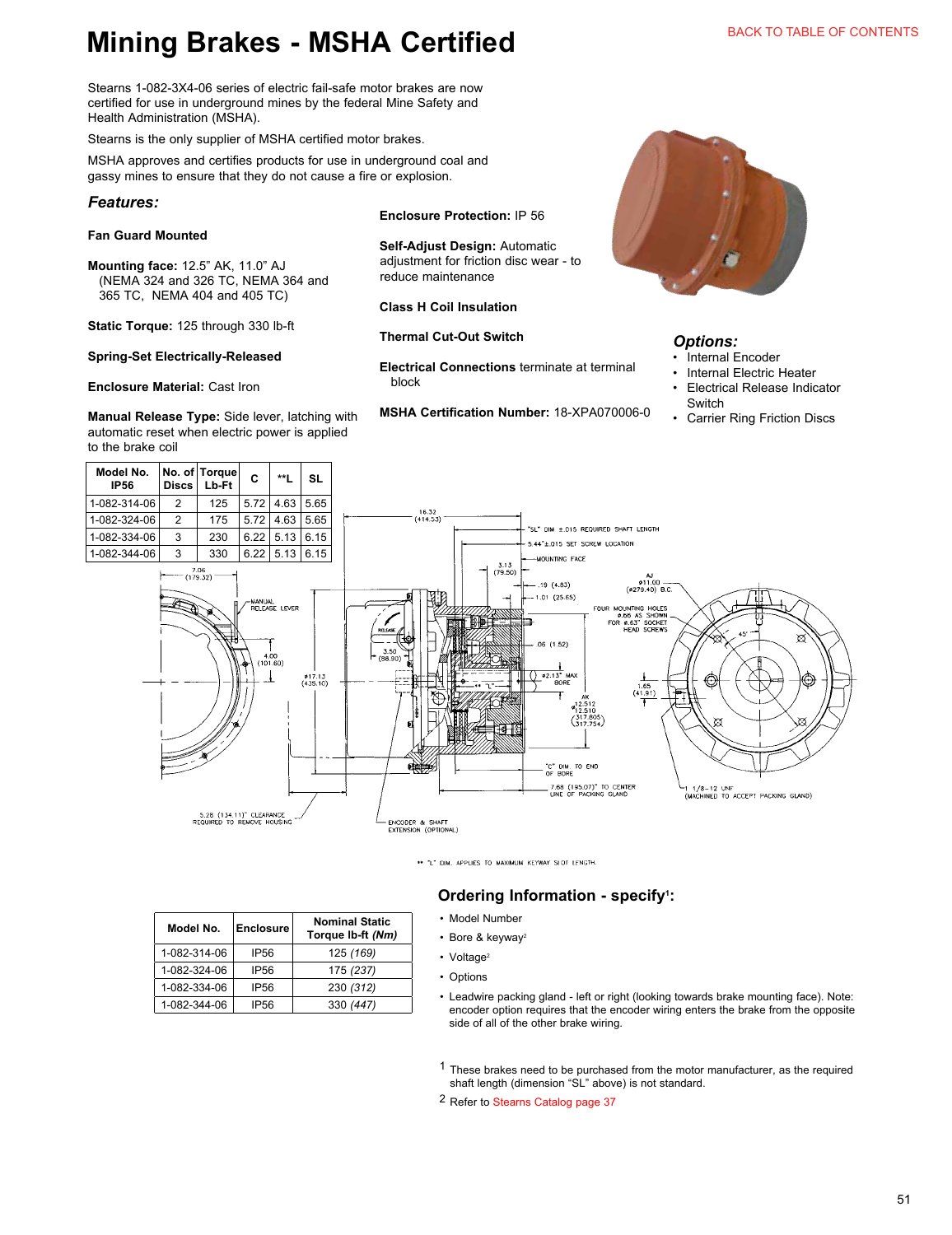# **Encoder Brakes**

Stearns Solenoid Actuated Brakes with Internally Mounted Encoder



#### *Features*

- Available in frame sizes 182TC 505TC
- All enclosure ratings available, including hazardous location
- Separate conduit exits are provided for the brake and encoder leads, to minimize potential electrical interference
- Choice of popular encoder manufacturers

#### *Benefits*

- Encoder located in protected environment enclosed inside the brake housing
- Simplified encoder mounting using a hub or shaft-mount encoder - and it's already done!
- Reduced package length an internal encoder does not add any length to the brake
- Lower installed cost

#### *Ordering Information*

Stearns brakes with internal encoders are purchased through the motor manufacturer, as the required shaft length and diameter are non-standard. An internal encoder is not a retrofit option, like a brake coil, heater or switch. To order the brake motor package, specify the brake model and encoder option from table on following page.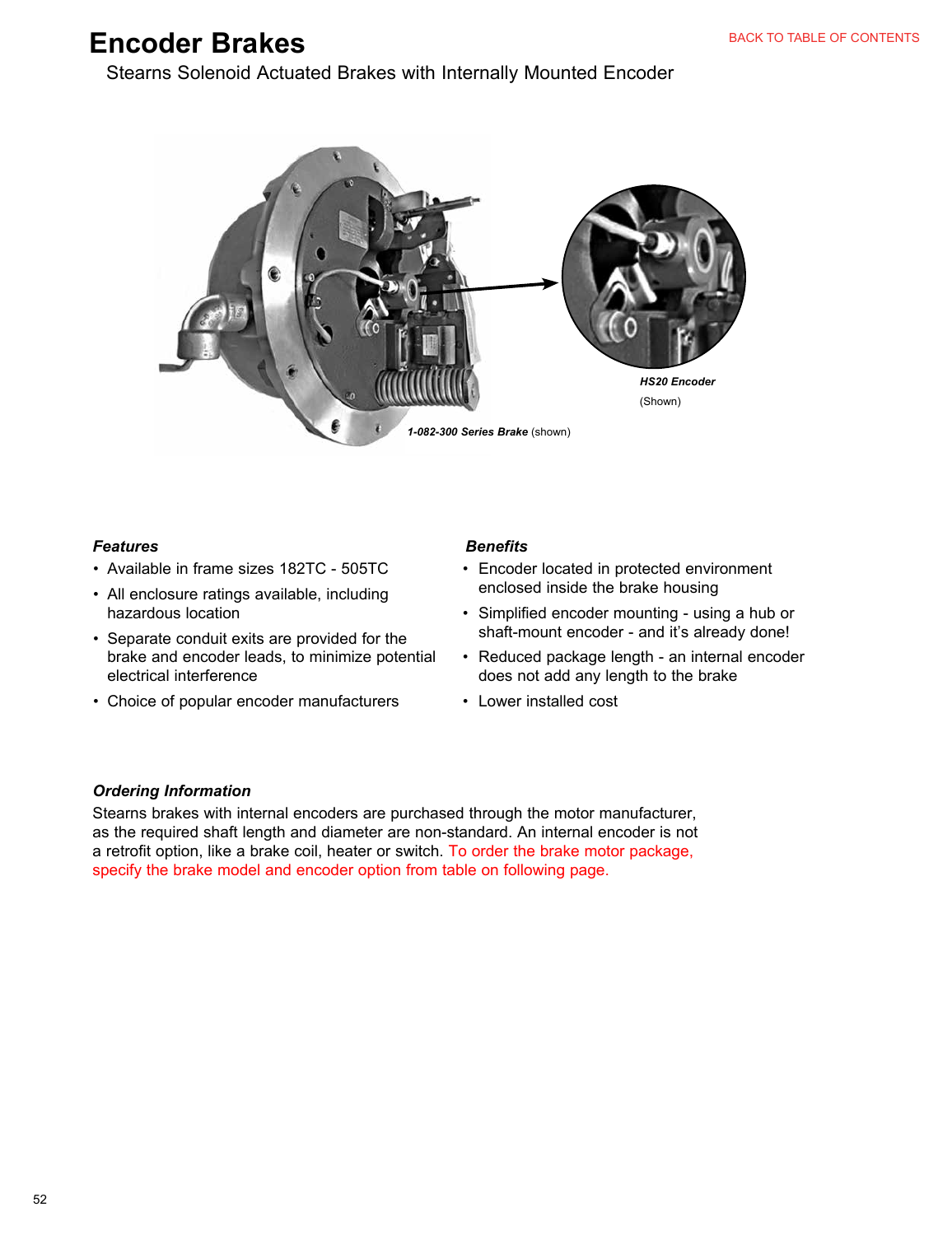# **Encoder Brakes (Con't)**

### Stearns Solenoid Actuated Brakes with Internally Mounted Encoder

#### *Ordering Information*

For Stearns Solenoid Actuated Brakes (SABs), with internal encoders

#### **Industrial Locations**

| <b>Frame</b><br><b>Size</b> | <b>Brake</b><br><b>Series</b> | Torque<br>Range<br>$(Ib-ft)$ | Encoder<br>Options <sup>1</sup>                          | Connector /<br>Cable <sup>2</sup>                                      | <b>Stearns</b><br>Drawing No. <sup>3</sup>             |
|-----------------------------|-------------------------------|------------------------------|----------------------------------------------------------|------------------------------------------------------------------------|--------------------------------------------------------|
| 182TC -<br>256TC            | 1-087-EX2                     | $25 - 105$                   | Dynapar HS20<br>BEI HS20<br>BEI HS25                     | M12. 8 Pin / 15'<br>M12. 8 Pin / 5m<br>10 Pin / 20'                    | 1087E00ED<br>1087E00ED                                 |
| 324TC -<br>405TC            | $1-081-XXX$                   | 125 - 230                    | Dynapar HS20<br>BEI HS20<br>BEI HS25                     | M12. 8 Pin / 15'<br>M12. 8 Pin / 5m<br>10 Pin / 20'                    | 10810022ED<br>10810022ED                               |
| 324TC -<br>405TC            | 1-082-XXX                     | $125 - 440$                  | Dynapar HS20<br>BEI HS20<br>BEI HS25                     | M12. 8 Pin / 15'<br>M12. 8 Pin / 5m<br>10 Pin / 20'                    | 10820022ED<br>10820022ED                               |
| 444TC -<br>505TC            | $1-086-XXX$                   | $500 - 1000$                 | Dynapar HS20<br>BEI HS20<br>BEI HS25<br><b>BEI HS35M</b> | M12. 8 Pin / 15'<br>M12. 8 Pin / 5m<br>10 Pin / 20'<br>10 Pin MS / 15' | 10860022ED<br>10860022ED<br>10860022ED<br>10860022E35D |

#### **Division 1 Hazardous Location4**

| l 182TC -<br>256TC | 1-087-3X8 | $10 - 105$ | Dynapar HS20<br>BFI HS <sub>20</sub> | M <sub>12</sub> . 8 Pin / 15'<br>M <sub>12</sub> 8 Pin / 5m                 | 1087308D <sup>5</sup><br>1087308D <sup>5</sup> |
|--------------------|-----------|------------|--------------------------------------|-----------------------------------------------------------------------------|------------------------------------------------|
| I 324TC -<br>405TC | 1-082-3X4 | 125 - 330  | Dynapar HS20<br>BELHS20<br>BEI HS25  | M <sub>12</sub> 8 Pin / 15'<br>M <sub>12</sub> . 8 Pin / 5m<br>10 Pin / 20' | 1082304D <sup>6</sup><br>1082304D <sup>6</sup> |

1 Encoders are Optical, 1024 PPR.

<sup>2</sup> Cables are shielded. Lengths are from encoder connector, inside the brake (not from outside of brake housing)

<sup>3</sup> Request this drawing for shaft design requirements

4 No motor shaft modifications required, beyond the brake requirements for a standard hazardous location brake.

 5 Drawing 1087308D brake model mounts close-coupled to the motor end bell. For the brake model that mounts to the motor fan guard, refer to drawing 10873081D. For the brake model that mounts to the motor fan guard - with a slinger - refer to drawing 10873052D.

<sup>6</sup> Drawing 1082304D brake model mounts close-coupled to the motor end bell. For the brake model that mounts to the motor fan guard, refer to drawing 10823042D.

In addition to the fully enclosed brake with internal encoder options, encoders can be adapted externally to Stearns brakes:

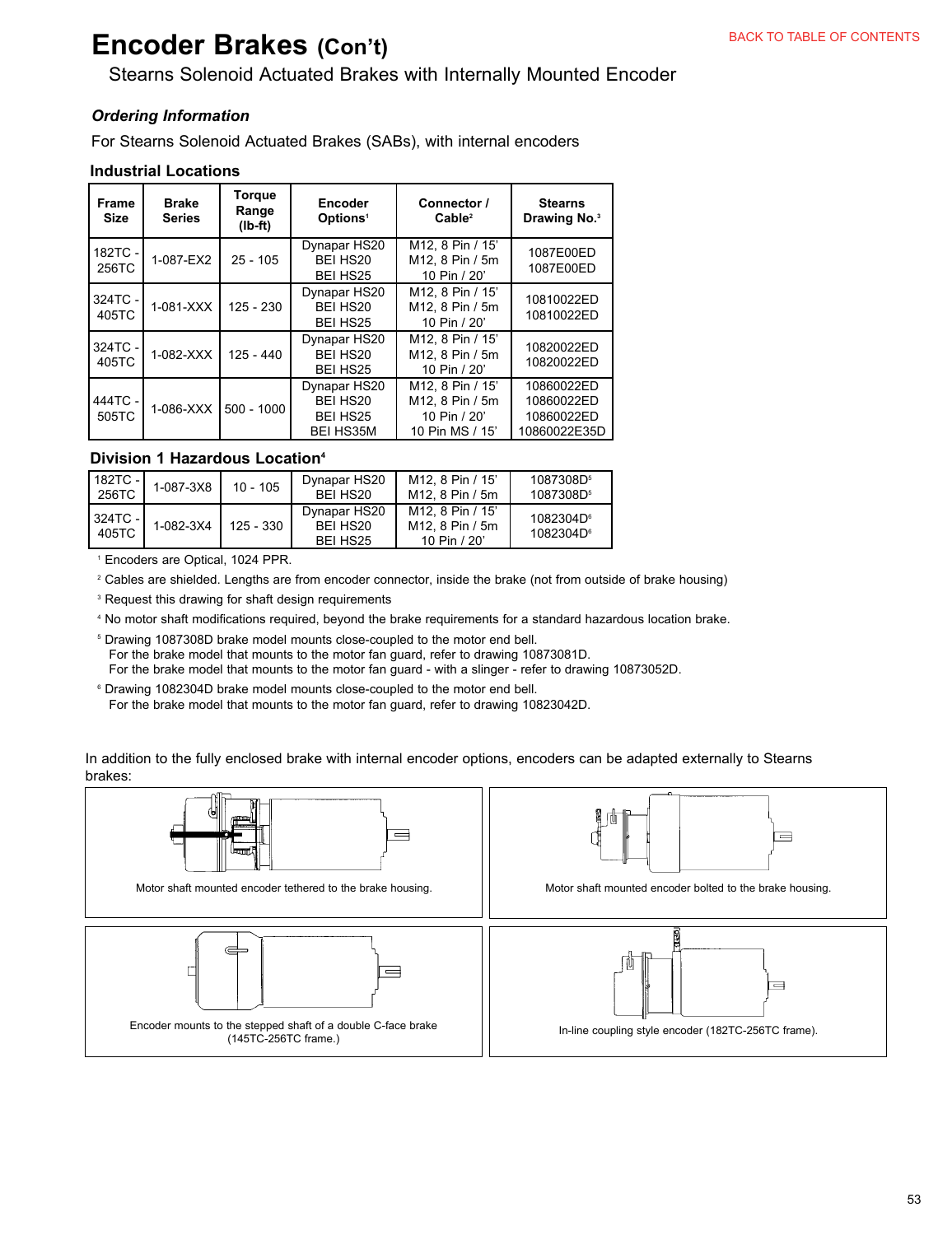# **Worldwide Sales and Service**

### **Sales Offices**

#### **MICHIGAN REGION**

*Ganco Industrial, Inc.* 2960 S. Wilson Court NW - Suite B Grand Rapids, MI 49534 Telephone: (616) 249-8430 Fax: (616) 249-8628 gnorris@gancoindustrial.com

#### **MIDWEST REGION**

*Tony Hughes* 5150 S. International Drive Cudahy, WI 53110 Telephone: (309) 360-7814 tony.hughes@rexnord.com

*C-PTS - MIDWEST* 12602 NE 150th Street Liberty, MO 64068 Telephone: (800) 383-5918 bmarbut@c-pts.com

#### **MID-ATLANTIC REGION**

*N.O. Holder & Associates, Inc.* 4109 East North Street, Suite 400 (29615) P.O. Box 25603 Greenville, SC 29616<br>Telephone: (864) 2 (864) 244-8854 Fax: (864) 244-2355 jay@noholder.com

*N.O. Holder & Associates, Inc.* 105 Autumn Court Rocky Mount, NC 27804 Telephone: (252) 266-3552 Fax: (252) 451-9100 keith@noholder.com

#### **NORTHEAST REGION**

*Open* 5150 S. International Drive Cudahy, WI 53110 Telephone: (414) 272-1100

## **International**

**AUSTRALIA:** Rexnord Australia Pty. Ltd. 25 Henry Street P.O. Box 620 Picton, New South Wales 2571 Australia Telephone: 61-2-4677-3811<br>Fax: 61-2-4677-3812 Fax: 61-2-4677-3812

#### **BRAZIL:**

Rexnord Correntes Ltda. Rua Alferes Magalhaes, 92 - Cj. 96 02034-006 - Sau Paulo - SP Brazil Telephone: 55-11-6221-2283 Fax: 55-11-6221-6745

#### **EUROPE:**

Rexnord Belgium NV/SA Dellingstraat 55 B-2800 Mechelen Belgium Telephone: 32-15-443811 Fax: 32-15-443860

### **OHIO VALLEY REGION**

*Open* 5150 S. International Drive Cudahy, WI 53110 Telephone: (414) 272-1100

*Industrial Motor and Controls* 4540 Glenbrook Dr. Willoughby, OH 44094<br>Telephone: (440) 5 (440) 510-2481 ken.simko@imcrep.com

#### **PHILADELPHIA REGION**

*Brisbane Industrial Drives Company, Inc.* 1432 State Route 903 Jim Thorpe, PA 18229<br>Telephone: (570) 32 Telephone: (570) 325-3684<br>Eax: (570) 325-3870  $(570)$  325-3870 dchrisb@brisbaneindustrial.com

#### **SOUTH REGION**

*Brien Herbert* 5150 S. International Drive Cudahy, WI 53110 Telephone: (615) 630-1385 brien.herbert@rexnord.com

*Power & Motion Industrial* 3440 Blue Springs Road-Suite 103 Kennesaw, GA 30144 Telephone: (770) 529-0418<br>Fax: (770) 529-0768  $(770)$  529-0768 ed@powerandmotion.com

#### **SOUTHEAST REGION**

*Taylor Industrial Sales* 6401 Harney Road - Suite E Tampa, FL 33610<br>Telephone: (813 Telephone: (813) 663-9111 Fax: (813) 663-9104 bill@tiscotampa.com

#### **LATIN AMERICA (Miami):**

Rexnord International Inc. 7200 NW 19th Street Suite 202 Miami, FL 33126, USA Telephone: 305/592-4367 Fax: 305/592-5384

#### **SINGAPORE:**

Rexnord International 130 Inc. 36 Purvis Street Talib Center #02-01 Singapore 188613 Telephone: 65-6338-5622 Fax: 65-6338-5422

#### **SOUTHWEST REGION**

*Open* 5150 S. International Drive Cudahy, WI 53110 Telephone: (414) 272-1100

*Conveying & Power Transmission Solutions* 1199 E. Main Street P.O. Box 146 Itasca, TX 76055<br>Telephone: (8 (800) 383-5918 Fax: (254) 687-2205 sales@c-pts.com

*Conveying & Power Transmission Solutions* 1033 N. Hwy. 77 Schulenberg, TX 78956<br>Telephone: (979) 56 (979) 561-6907 Fax: (979) 743-3208 shollas@c-pts.com

#### **WEST REGION**

*Mark Fitch* 5150 S. International Drive Cudahy, WI 53110<br>Telephone: (909) (909) 477-9929 mark.fitch@rexnord.com

# **Canada**

 **ALBERTA:** 9783-45 Avenue Edmonton, Alberta T6E 5V8 Telephone: 708/463-9444<br>Eax: 780/450-4973 Fax: 780/450-4973

**BRITISH COLUMBIA:** 201-2497 Clearbrook Road Abbotsford, British Columbia V2T 2Y3 Telephone: 604/852-9545 Fax: 604/852-9693

#### **ONTARIO:** 81 Maybrook Drive

 Scarborough, Ontario M<sub>1V</sub> 372 Telephone: 416/297-6868 Fax: 416/297-6873

**QUEBEC:**

 6039 Thimens Boul. Ville St-Laurent, Quebec H4S 1V8 Telephone: 514/337-2446<br>Fax: 514/337-2615 Fax: 514/337-2615